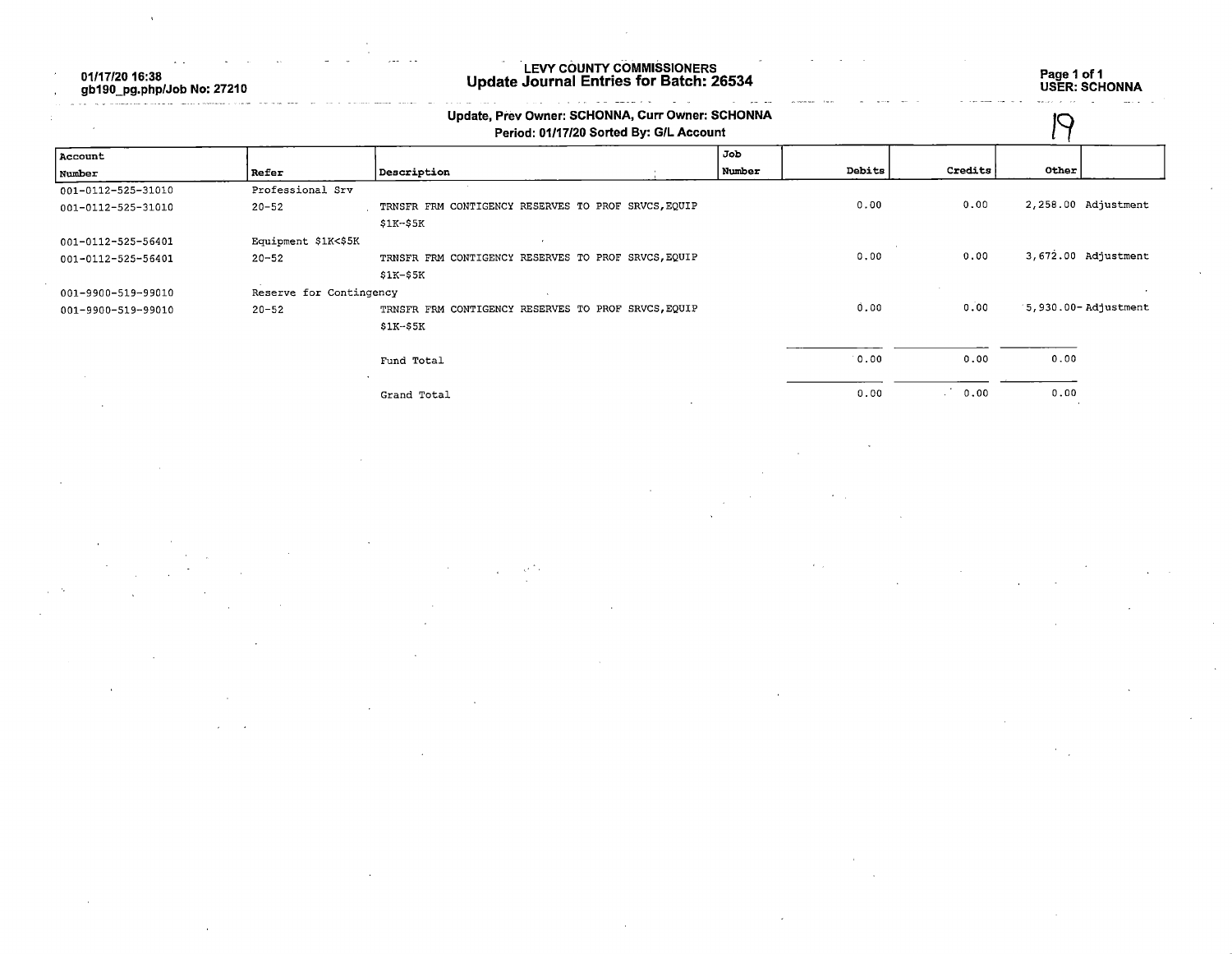FOUNDED ONLY BAN 20-52

## LEVY BOCC BUDGET AMENDMENT FORM Time/to LEVY( (NASC & TEUN LERK) (IM-

|                                                                                     | One-Time or Recurring?                                                   |  |
|-------------------------------------------------------------------------------------|--------------------------------------------------------------------------|--|
| 0240 UMERGENCY MEDICAL SERV                                                         | One-rime                                                                 |  |
| Transfer money between iines                                                        |                                                                          |  |
|                                                                                     |                                                                          |  |
|                                                                                     | Grant Match?                                                             |  |
| Appropriating Reserves (Comingency) Approved via<br>Motion Recorded in BOCC Minutes | NO.                                                                      |  |
|                                                                                     | Approved?                                                                |  |
| Tuesday, January 7, 2020                                                            |                                                                          |  |
|                                                                                     | NOTE ATTACHNITURAT CHE EXPIRING VELLOPED HAPATAT ARCHITURE DOCE APPROVAL |  |

| BUDGET AMENDMENT DETAIL |                       |                     |         |  |
|-------------------------|-----------------------|---------------------|---------|--|
| Account Number:         | Descriminn            | Increase (Decrease) |         |  |
| 001 9900 519-92010      | Contingency Reserves  |                     | 15.9301 |  |
| -5011-0112-525-31010-   | Professional Services |                     | 2.158   |  |
| -001-0112-525-56451     | Equipment \$IK455K    |                     | 5.672.  |  |
|                         |                       |                     |         |  |

Motton by Comm, Joyner<br>2nd by Comm. Rock Meeks passed

Net hierease (Decrease) in USES: \$

ADDITIONAL REVENUES/SOURCES ONLY IN THIS SECTION: - Account Number Description and the control Increase (Decrease)

|                                           | Net Increase (Decrease) in SOURCES: \$<br>DOFS BUDGET AMENDMENT BALANCE? FALLS |  |
|-------------------------------------------|--------------------------------------------------------------------------------|--|
| DEPARTMENT<br>HFAD                        |                                                                                |  |
| COUNTY<br><b>COORDINATOR</b>              |                                                                                |  |
| <b>CLERK OR TINANCI</b><br><b>OFFICER</b> |                                                                                |  |
|                                           |                                                                                |  |

 $P_1$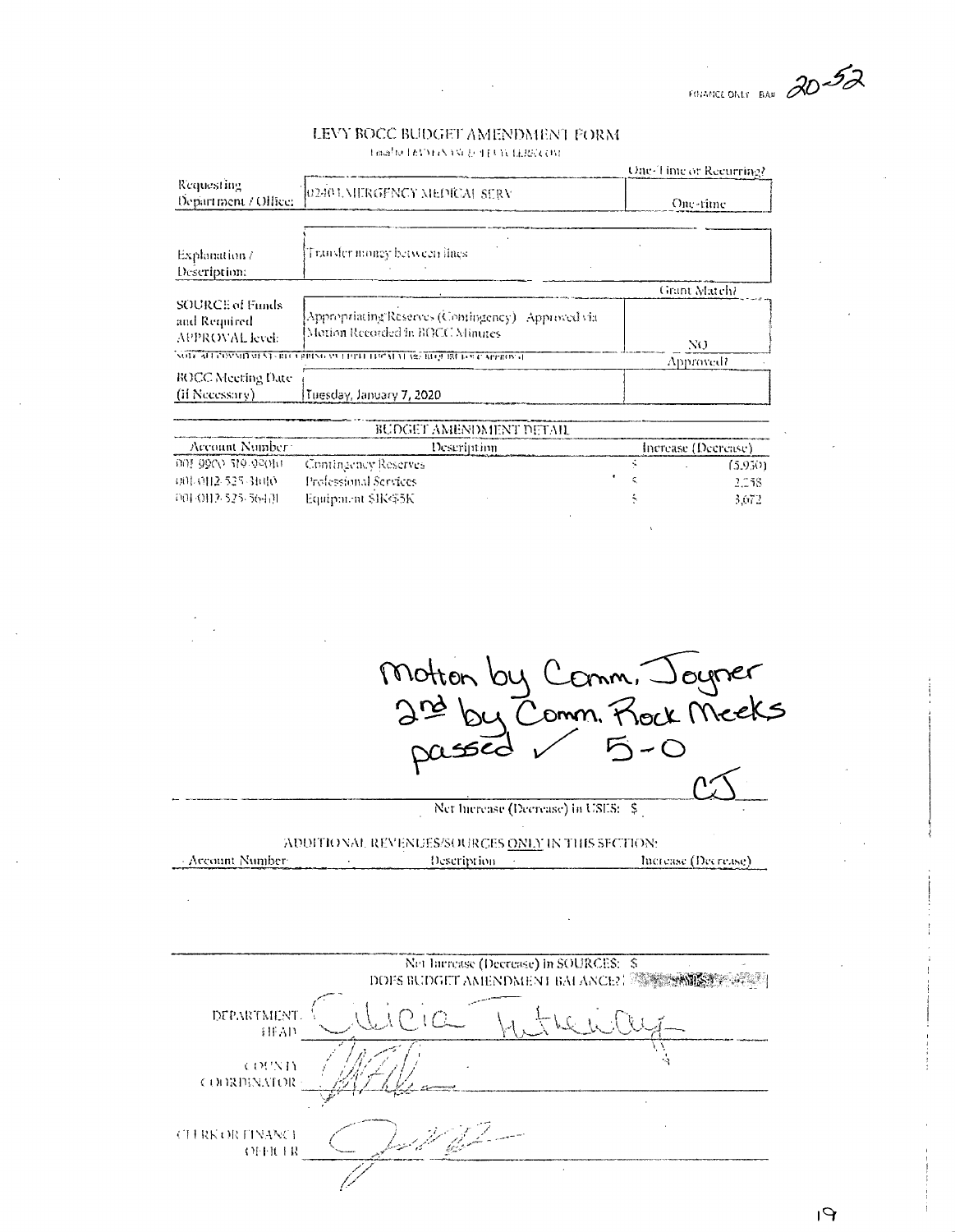## Levy DPS Accounting

| From:               | Ali Tretheway <tretheway-ali@levycounty.org></tretheway-ali@levycounty.org> |
|---------------------|-----------------------------------------------------------------------------|
| Sent:               | Friday, January 17, 2020 2:20 PM                                            |
| To:                 | Levy DPS Accounting                                                         |
| Subject:            | RE: Reidy Rhodes & Taylor BA- AVTEC BA                                      |
| <b>Attachments:</b> | Pages from Communications Budget Amendment Packet.pdf                       |

Please see attached. I don't process Budget Amendment's Schonna does. It was approved at the January 7<sup>th</sup> Board Meeting. You will need to check with her.

Alicia Tretheway Procurement Coordinator/ADA Coordinator Levy County Board of County Commission 310 School Street P.O. Box 310. Bronson, Florida 32621 Cell: 352-441-0964 Phone; 352-486-5218, Fax: 352-486-5167

Connect with Levy County:



Under Florida law, email addresses are public records. Your e-mail communications may therefore be subject to public disclosure. If you do not want your email address released in response to a public records request, do not send electronic mail to this entity. Instead, you may contact this office by phone. The information contained in this email may be privileged and confidential infdrmation intended only for the entity to which it is addressed. If you are not the intended recipient, you are hereby notified that any use, dissemination, distribution, copying or taking action in reliance upon this email is strictly prohibited. If you have received this email in error, please immediately notify the sender and delete this email entirely.

From: Levy DPS Accounting <AP@levydps.com> Sent: Friday, January 17, 2020 2:15 PM To: Ali Tretheway <tretheway-ali@levycounty.org> Subject: Reidy Rhodes & Taylor BA- AVTEC BA

Ali,

Do you know if the BA has been done for the attached?

Will it show up in the (001) Communications GL for 56401 or 31010.

Darlene Gurtis

Accounts payable Levy County Department of Public Safety PO Box 448

'n